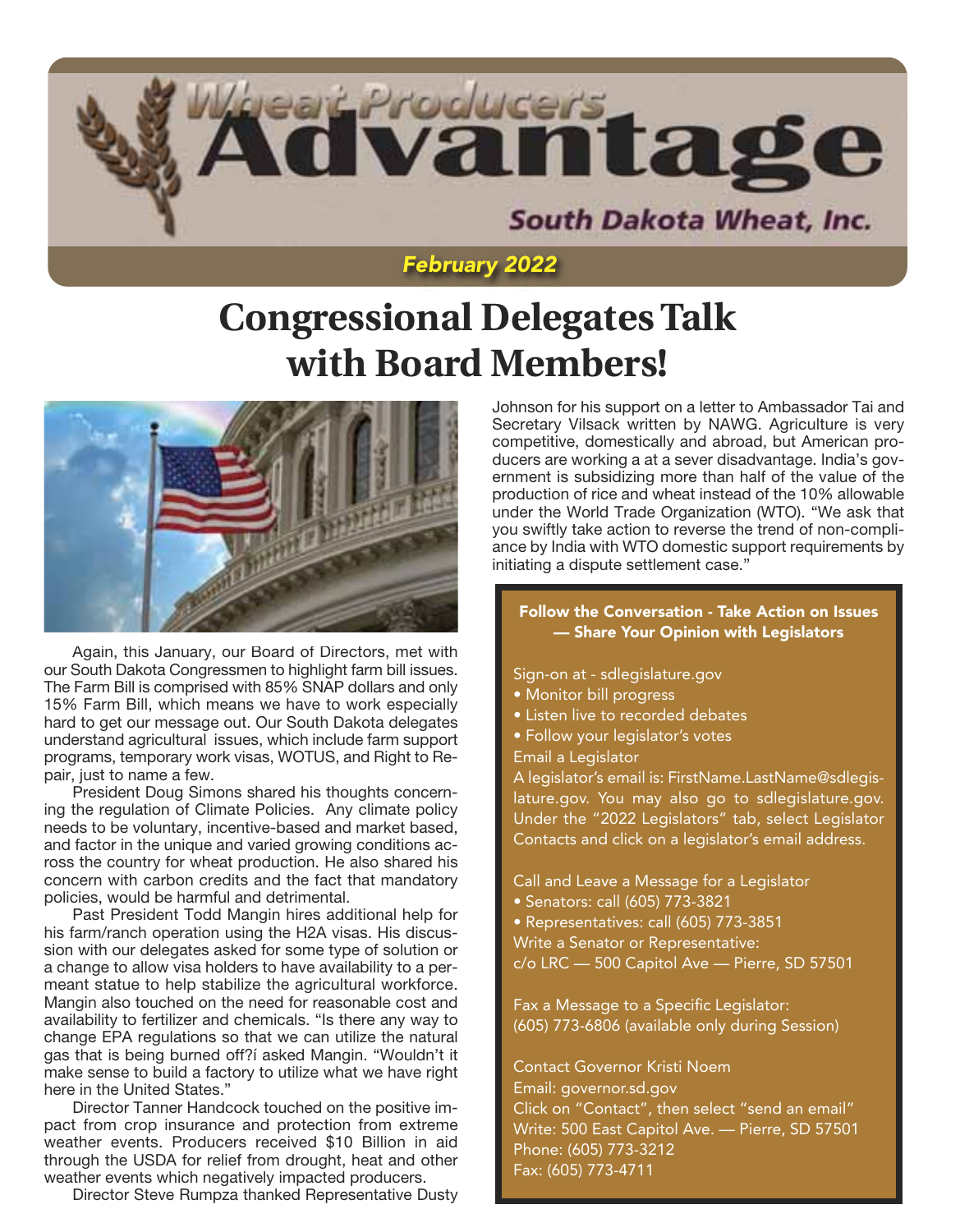

**Directors DISTRICT 1 Open DISTRICT 2 Adam Roseth, Midland DISTRICT 3 Tanner Handcock, Wall DISTRICT 4 Doug Simons, St. Lawrence DISTRICT 5 Todd Mangin, Gettysburg DISTRICT 6 Steve Rumpza, Wilmont DISTRICT 7 Paul Hetland, Mitchell Caren Assman, Executive Director PO Box 667 Pierre, SD 57501 Office: (605) 224-4418 www.sdwheat.org wheatinc@midco.net**





**Reid Christopherson, Executive Director Office: (605) 773-4645 Bryan Jorgensen, Ideal Tregg Cronin, Gettysburg Terry Hand, Midland Julian Roseth, Midland Leon Koeppe, Claire City**



Included in this issue is the 2021 Annual Report for the South Dakota Wheat Commission. The report certainly provides an opportunity to reflect upon the past year, but equally important is the opportunity to look ahead.

When the Annual Report was submitted to the publisher the 2022 Winter Wheat Seedings had not yet been released by USDA-NASS. When the report became available on January 12th it estimated the South Dakota Winter Wheat seeded area for 2022 to be 830,000 acres. This is a 3.75% increase over the 800,000 acres seeded last year. Although not a large increase it does continue the increasing trend in 2021 of a 27% increase over 2020. Many industry representatives feel that the 2022 projections are far lower than the producer projections that were being shared in their region. Accurate data projections are extremely important to management decisions and appreciation is extended to the producers who participate in these surveys.

As producers look ahead in the next few weeks to their 2022 Spring Wheat seeding decisions they are encouraged to identify their seed sources early. The drought conditions of 2021 have in some cases significantly limited seed availability. One great resource is the Certified Seed Growers Directory published by the South Dakota Crop Improvement Association and available at: https://www.sdcrop.org/copy-of-seed-directories

Crop performance testing results are released annually through the activities of SDSU Extension and the South Dakota Agricultural Experiment Station at SDSU. The latest Spring Wheat Variety Trial Results are available at: https://extension.sdstate.edu/springwheat-variety-trial-results.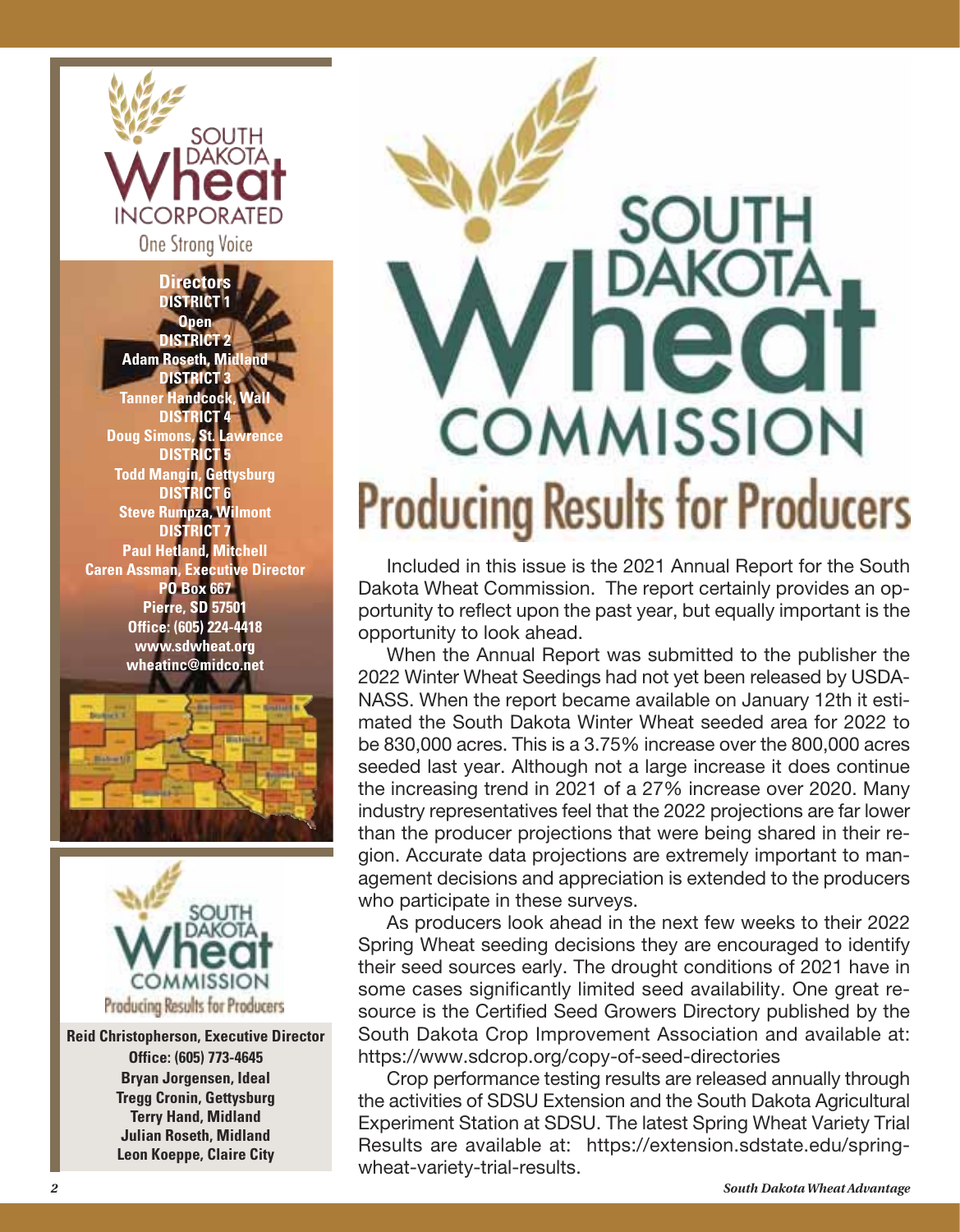

#### **Economic Conditions in Wheat Country**

#### 2018 Farm Bill Provides Needed Certainty:

- . The 2018 Farm Bill passed with historic bipartisan support in both the House and Senate, and we look forward to Congressional oversight hearings on implementation.
- . The 2021 Crop Year was particularly challenging for farmers across America who experienced extreme drought and other weather challenges throughout the growing season.
- . Wheat growers look forward to working with you in opposing efforts to undermine the Farm Bill through other legislative vehicles and as the U.S. Department of Agriculture (USDA) continues its implementation and review of the 2018 Farm Bill programs.

#### **Wheat Prices:**

Wheat farmers finally caught a break from historically low wheat prices with the Marketing Year Average Price projected to be the highest since 2013. Unfortunately, the high prices, caused largely by the pandemic, are not expected to sustain while the price of inputs, which has outpaced commodity prices, are expected to remain high for the next several years. However, these high prices have helped to improve the farming economy after years of struggling through low prices in a depressed economy, but growers are also seeing extremely high prices for inputs supplies like fertilizer and crop protection tools



#### **Farm Income:**

Net cash farm income is the cash available to farmers to draw down debt, pay taxes, cover family living expenses, and to invest. Thanks to the high prices, farmers are also seeing the highest net cash income since 2013. This has been a muchneeded break from record low levels. This has led to a decrease in farm debt, improved credit conditions, and increase in farmland values. Prospects for farm income moving into the new year remain high.

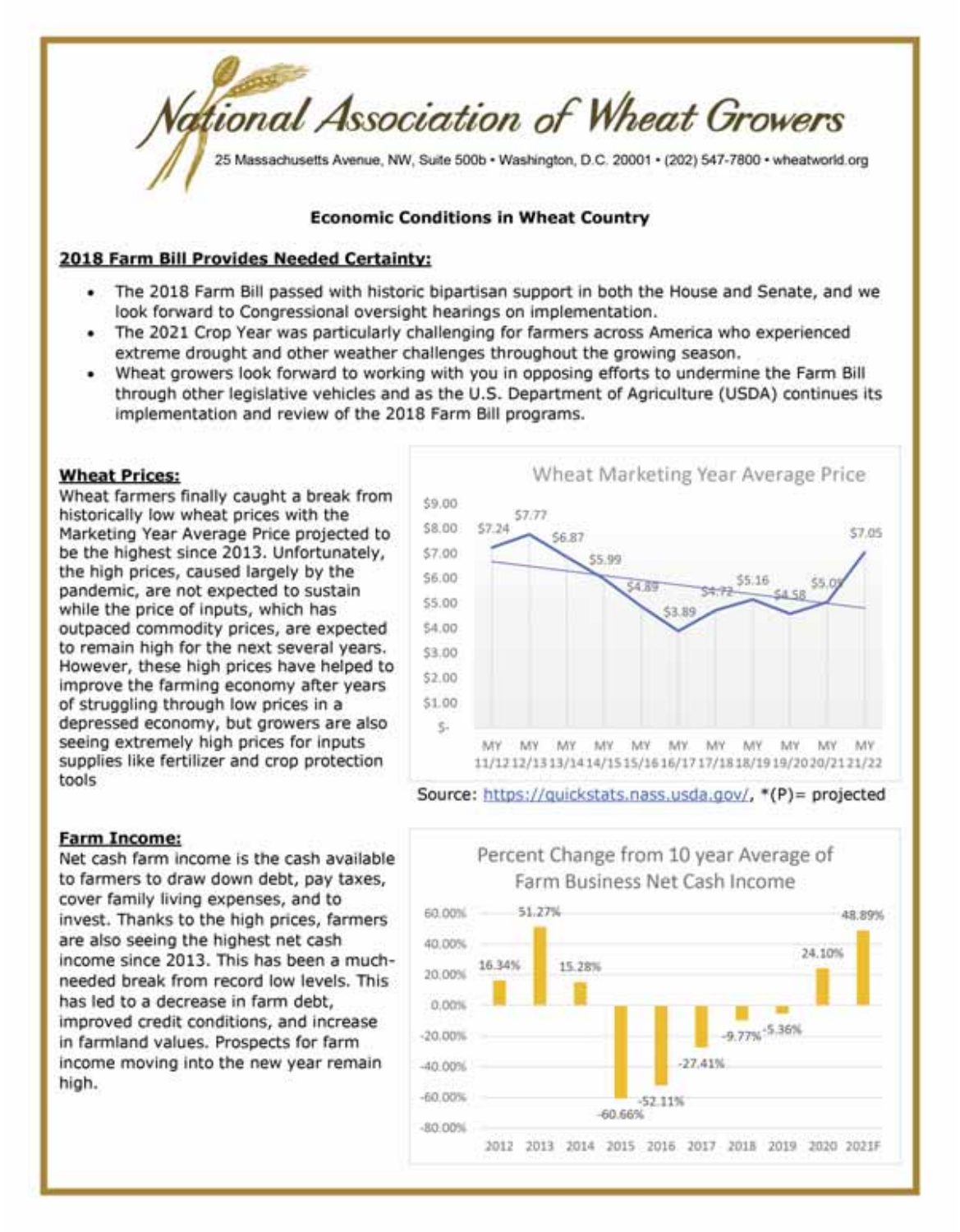





**GRAIN ON BUGS.** 

**THIS IS YOUR** 

Protected with Discover D.ASR.

**BUG FREE** 

Shoul Product Solition

Urpromoted inhield after 150 days of intend inhumation<sup>4</sup>

# Keep Wheat and Barley Neat with Diacon -D IGR

From causing discount penalties to rendering grains altogether inedible, stored product insect infestations make a verifiable economic impact. Diacon\*-D IGR is a ready-to-use, dry formulation solution protecting wheat, barley and other grains in a variety of storage sites including water challenged situations.

Make sure your grains stay clean with Diacon\*-D IGR. Call 800.248.7763 or visit BugFreeGrains.com to learn more.



Cody P. / customer since 2016 >





**ER CENTRAL** Life Sciences

百四

#### Proprietary tools, unsurpassed expertise, peace of mind.

Crop Insurance is increasingly complex. That's why, along with full-time officers and ongoing training, we invest in proprietary tools - such as Optimum - that sort through dozens of options for a plan that fits your personal financial and risk management needs.

Discover the difference by calling 800-884-FARM.

Agriculture Works Here... > FCSAmerica.com

This institution is an equal<br>opportunity provider and employer.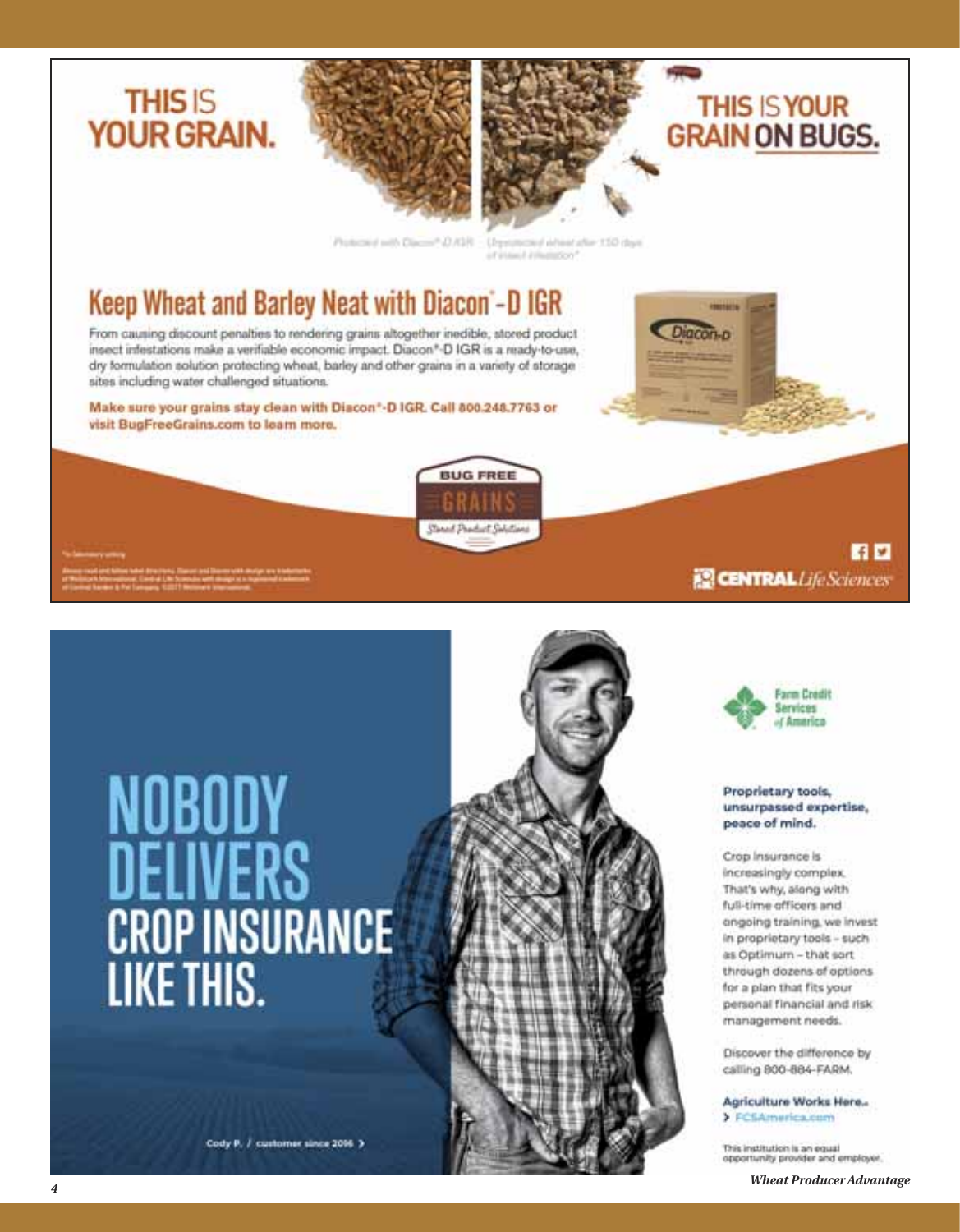# **Influencing Policy and Production Your Links To An Effective Wheat Industry**

Open Position, District 1



Wheat Works — Profit With Wheat Seminars

Doug Simmons, District 4



State Legislation **Representation** 

*If you are a current member you will find the MEMBER code on your label* Adam Roseth, District 2



**RMA** SW/WW Insurance Dates

Todd Mangin, District 5



Ag Horizons — **Education** 

Paul Hetland, District 7



Shared Production Knowledge — Producer to Producer

# **SDWI MEMBERSHIP FORM**

Grower — \$100.00

Landlord — \$100.00

Three-Year Membership — \$250.00

**Return to:** SDWI PO Box 667 • Pierre, SD 57501 On-line: www.sdwheat.org

# *Welcome New Members!*

Andy Rankin Miles Harvesting Chris Sieh Cooper Gordon Candice Mizera Justin Davis

Tanner Handcock, District 3



Farm Bill — Payments and Programs

# Steve Rumpza, District 6



Prairie Grains **Communications**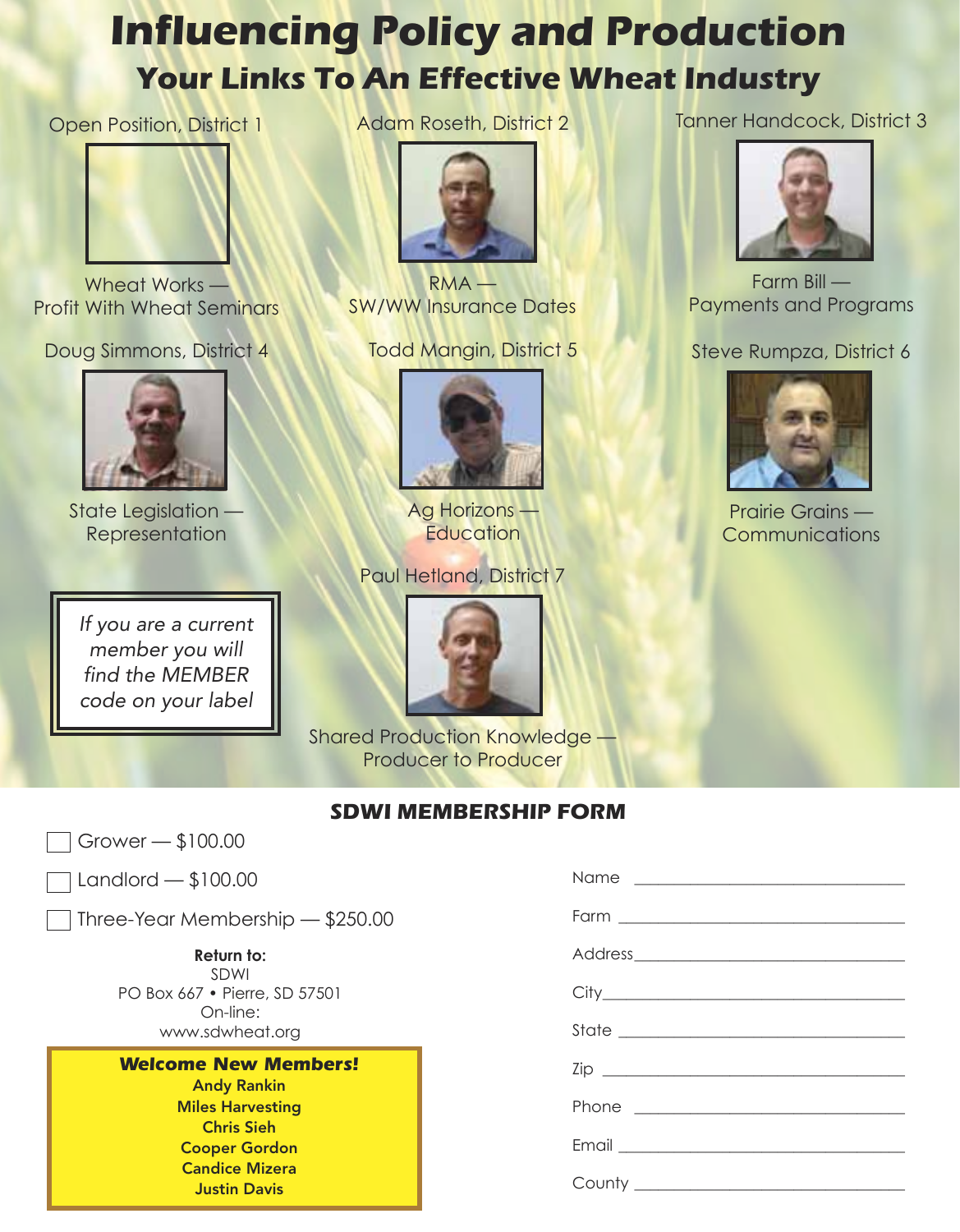# **NWF Announces National Winners for the 2021 National Wheat Yield Contest**

The National Wheat Foundation's (NWF) National Wheat Yield Contest (NWYC) offers growers the opportunity to compete with farmers from across the United States and improve their production practices through new and innovative techniques. Today, NWF is happy to announce the national winners for the 2021 National Wheat Yield Contest. See who won and read more about their entries here!

"Better than expected" is how many of the grower participants describe their 2021 wheat crops. The crops in the spring wheat areas overcame historic drought and a heatwave that is being described as a 1000-year weather event. The winter wheat crop experienced the "Valentine's Week Historic Winter Outbreak" of snow, sleet, freezing rain and extremely cold temperatures that lasted for several days. In the Northeast, the rain was plentiful and too much so during harvest time. Despite these challenges, 387 wheat growers still entered the contest and 150 of them took their entries to yield in order to compete and see how they fared versus other growers in the country.

Wheat growers are resilient and hopeful by nature. The challenge of growing better wheat than they did the year before motivates them to try new management practices, varieties, and techniques. We know the winners appreciate the prize of being recognized, but more importantly, learn and improve their wheat yields and quality every season.

"NWF would like to thank each grower for enrolling in the NWYC and thank our sponsors for helping to make the Contest available to wheat growers in the United States. Entries for the Contest were 387 this year, spring wheat entries were down a little, due to the drought," stated National Wheat Foundation Board Chairman, David Cleavinger. "Yields and quality were excellent in this year's entries and contestants tell us they are continuing to learn how to increase their yields and quality on their farms."

The contest recognizes winners in two primary competition categories: winter wheat and spring wheat, and two subcategories: dryland and irrigated. Grain must be Grade 1 or 2 by Federal Grain Inspection Service (FGIS) standards to be eligible for awards. National winners will receive a trip to the Commodity Classic in New Orleans, LA in March 2022 and be recognized at an awards reception.

The sponsors for the 2021 National Yield Contest are AgriMaxx, Ardent Mills, BASF, Croplan/Winfield, Elevate Ag, Grain Craft, GrainSense, John Deere, Miller Milling, Michigan Wheat, Nutrien, Ohio Corn and Wheat, and WestBred.

## **Winter Wheat – Dryland**

| William Willard      | MD | <b>Bin Buster</b> |
|----------------------|----|-------------------|
| Jeffery Krohn        | MI | 1st               |
| <b>Brian Kreider</b> | PА | 2 <sub>nd</sub>   |
| Douglas Goyings      | OН | 3rd               |
| Michael Ebelhar      | ΚY | 4th               |
| <b>Tyler Ediger</b>  | ΚS | 5th               |

## **Winter Wheat - Dryland % Increase**

| <b>Travis Freeburg</b><br>Shawn Kimbrell<br><b>Zach Balahtsis</b> | NF.<br>ТX<br>OΚ | 1st<br>2 <sub>nd</sub><br>3rd |
|-------------------------------------------------------------------|-----------------|-------------------------------|
| Kenneth O'Neal                                                    | TX.             | 4th                           |
| Matt Jaeger                                                       | KS.             | .5th                          |

# **Spring Wheat – Dryland**

| ND. | <b>Bin Buster</b> |
|-----|-------------------|
| MN  | 1st               |
| .SD | 2nd               |
| ND  | 3rd               |
|     |                   |

#### **Spring Wheat - Dryland % Increase**

| Greg Messer      | ND. | 1st |
|------------------|-----|-----|
| Chris Carlson    | ND. | 2nd |
| Jordan Christman | ND  | 3rd |

## **Winter Wheat – Irrigated**

| Steven VanGrunsven    | OR.       | <b>Bin Buster</b> |
|-----------------------|-----------|-------------------|
| <b>Rylee Reynolds</b> | ID        | 1st.              |
| Joel Zwainz           | <b>WA</b> | 2nd               |

## **Spring Wheat – Irrigated**

| <b>Phillip Gross</b> | <b>WA</b> | <b>Bin Buster</b> |
|----------------------|-----------|-------------------|
| Boe Clausen          | WA.       | 1st               |
| Dallin Wilcox        | ID        | 2nd               |

\*It should be noted winners are selected by the percentage increase their yield exceeds the most recent 5-year Olympic County average as determined by USDA.

For more details on the winning entries and to review the official rules and entry details for the 2022 contest, visit yieldcontest.wheatfoundation.org.

*Watch for SD Wheat Yield Contest application in next issue.*

*6 South Dakota Wheat Advantage*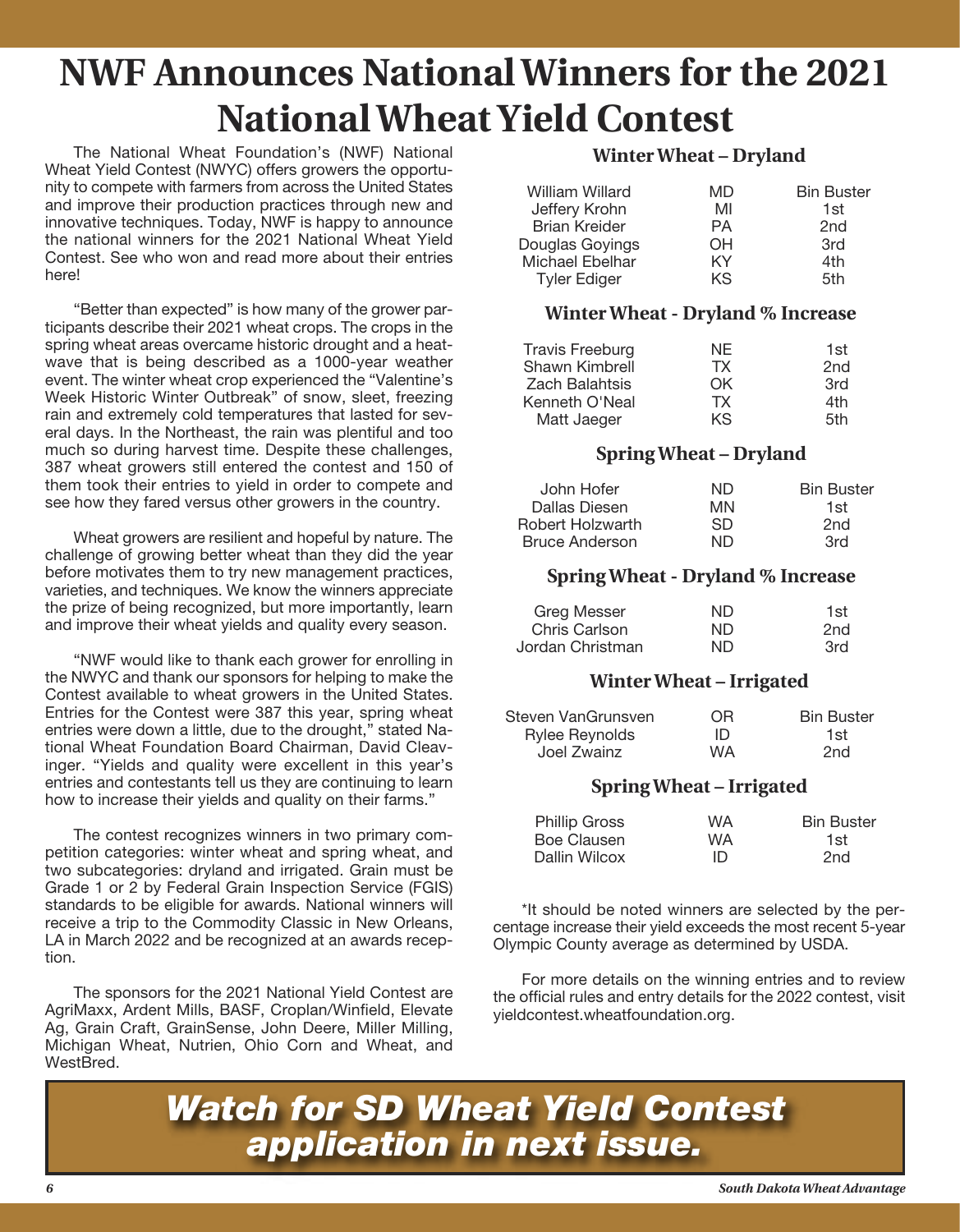# **Why Black Sea tensions matter for wheat: Analyst's Insight**

Political tensions in the Black Sea are a big part of why wheat prices have bounced in the past few days. The latest news relates to comments by the US Secretary of State about the number of Russian troops near Ukraine's border.

Political and/or economic events often have more impact on grain prices in our winter. This is because there's less news about grain supply. But, the tensions matter as both Russia and Ukraine are major exporters of wheat.



Further escalation of the tensions could disrupt grain exports from the region. It could also push up natural gas and/or crude oil prices. In turn, higher natural gas prices could push up nitrogen fertiliser prices, which are already very high. Meanwhile, higher crude oil prices can make it more attractive to use more biofuels, such as those made from wheat or maize. More demand for biofuels increases demand for the grains and vegetable oils they're made from.

In early 2014, wheat and crude oil prices rose sharply as Russia annexed the Crimea. Between 19 of February and late March, nearby UK feed wheat futures rose over £13/t (+9%).

When we compare the USDA's export forecasts made in January 2014 and the latest estimates, it suggests that the total exports from Russia and Ukraine were not impacted in 2013/14. For example, in Ukraine, the latest export figures for 2013/14 are close to the forecast made in January 2014 (-0.2Mt). For Russia, over the same period the latest estimates are higher (+2.1Mt).

Despite this, uncertainty is a powerful driver of markets. The situation dominated headlines for weeks in the spring of 2014. Meanwhile, the uncertainly added to the complexity of global trade.

This season, global wheat supplies are so tight that any disruption to exports from the region could have serious impacts. The USDA forecasts wheat stocks held by all major exporting countries at the end of 2021/22 is estimated to be the lowest since 2007/08. This is despite increases in last week's USDA report. What's more, Russia and Ukraine account for far more of wheat trade (29%) than they did in 2013/14 (17%).

#### **The current export situation**

The two countries have exported significant volumes of grain already this season. But, there is still much more to ship:

So far in 2021/22, Ukraine's Agriculture Ministry reports the country has exported 16.1Mt of wheat (July to 10 Jan, Refintiv). This equates to two-thirds of the USDA's latest forecast (24.2Mt).

Meanwhile, Russia have exported an estimated 21.1Mt from July to December (Refintiv). SovEcon estimate that a further 2.6Mt could be shipped in January. Combined, this could take Jul-Jan exports to 23.7Mt or 68% of the current USDA forecast (35Mt).

Based on the latest USDA forecasts, this leaves around 20Mt to ship before the end of June. This is a significant volume. It means the market is still vulnerable to any potential disruption to exports from political tensions. As a result, if the political tensions continue, they could well continue to offer some support to old crop prices for some weeks yet.

#### **New crop risk as well?**

It's also worth bearing in mind that Russia and Ukraine are expected to hold more of the exportable wheat stocks than normal at the end of this season. The stocks held by major exporters are important as they are most accessible to the market.



The amount of stock held by major exporters is already low and expected to fall further by the end of this season. This gives a low buffer against any production issues in 2022/23.

The political tensions in the Black Sea region could threaten the market's ability to access 23% (Ukraine and Russia combined) of those accessible stocks. If this happens, it could give some further support to new crop prices. However, this will only be a factor if there are potential issues with the global 2022/23 crop.